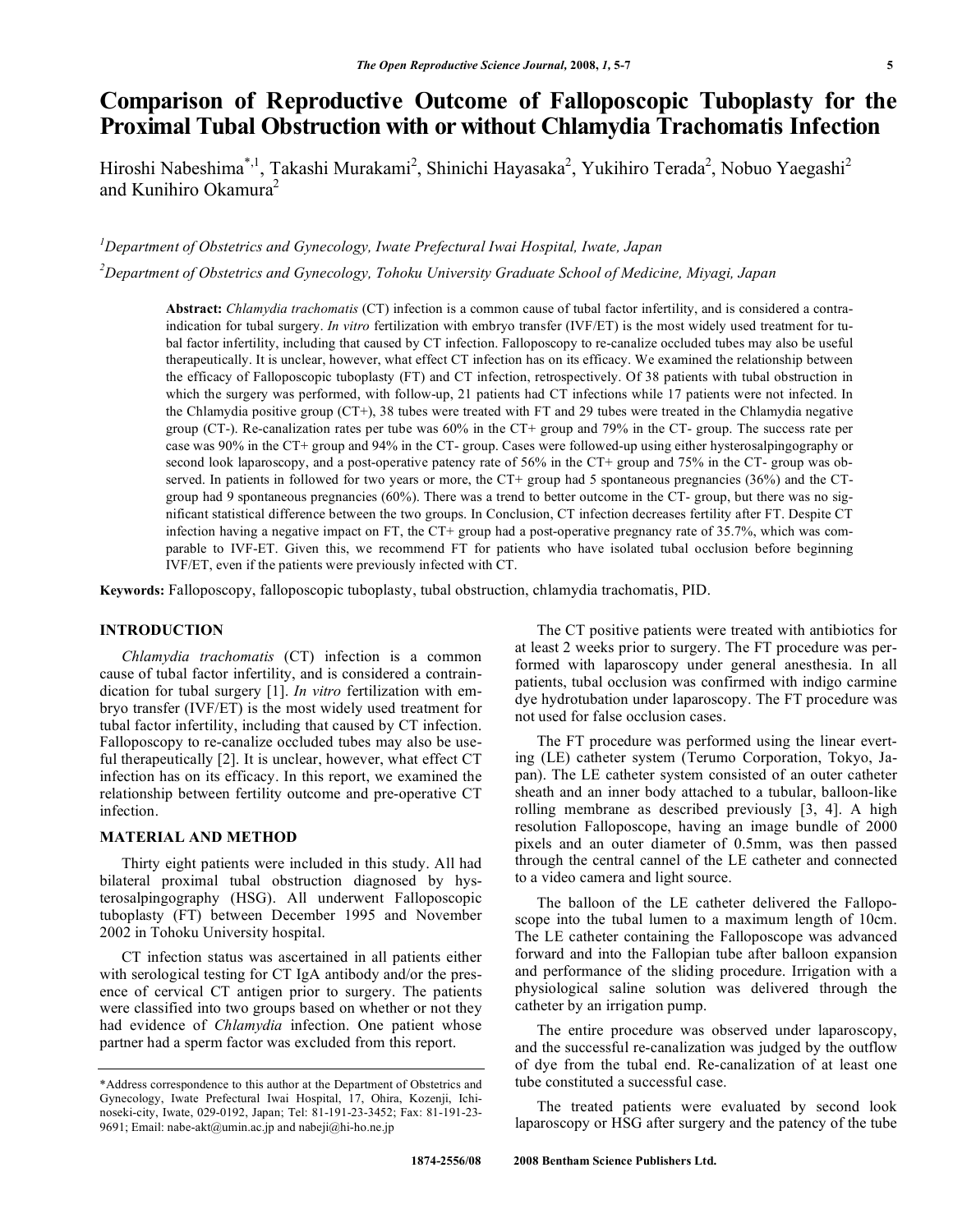checked. The pregnancy rate was calculated for patients who were followed up for two years or more.

We report the re-canalization rate per tube, rate of successful cases, post-operative patency rate per tubes, and postoperative pregnancy rate per cases.

 This report was a retrospective study. Data was assembled from chart reviews, patient questionnaires and by a telephone interview. Data were compared with the chisquare exact test for categorical comparisons. A P value of < 0.05 was considered statistically significant. All statistical analyses were performed using the statistical program Stat-View® for Macintosh (Version 4.5 StatView, Abacus Concepts, Inc.).

# **RESULTS**

 Of the 38 patients who underwent FT surgery with follow-up, 21 cases had a pre-operative CT infection and 17 cases did not (Table **1**). The total number of treated tubes was 67 tubes in 38 patients. In the CT positive group (CT+), 38 tubes in 21 patients were treated with FT. In the CT negative group (CT-), 29 tubes in 17 patients were treated with FT (Table **1**). The re-canalization rates per tube were 60%  $(23/38)$  in the CT+ group, and 79%  $(23/29)$  in the CT- group.

**Table 1. Background of Cases** 

|                                     | CT(-) Group                    | $CT(+)$ Group                  |  |  |  |
|-------------------------------------|--------------------------------|--------------------------------|--|--|--|
| Cases                               | 17 patients                    | 21 patients                    |  |  |  |
| Age                                 | $32\pm1.0$                     | $20\pm0.8$                     |  |  |  |
| Primary or Secondary<br>Infertility | Prim.12 cases,<br>Sec. 5 cases | Prim.12 cases,<br>Sec. 9 cases |  |  |  |
| Laparoscopic findings               |                                |                                |  |  |  |
| Number of occluded tubes            | 29 tubes                       | 38 tubes                       |  |  |  |
| $Endometricsis(+)$                  | 3/17(17.6%)                    | 2/21(9.5%)                     |  |  |  |
| <b>ASRM</b> Adhesion classification | $6.8 \pm 2.3$                  | $16.6 \pm 5.1$                 |  |  |  |

 Successful cases were defined as those in which the tube was re-canalized on at least one side. The Success rate per case was  $90\%$  (19/21) in the CT+ group and  $94\%$  (16/17) in the CT- group.

 Of those tubes evaluated postoperatively with HSG or second look laparoscopy, the postoperative patency rates

| Table 2. | <b>Post Surgical Results and Post Surgical Pregnancy Rate</b> |  |
|----------|---------------------------------------------------------------|--|
|          |                                                               |  |

were  $56\%$  (10/18) per tube in the CT+ group and  $75\%$ (12/16) per tube in the CT- group (Table **2**).

 We were able to follow 29 of the patients (14 cases of CT+ and 15 cases of CT-) for two years or more. Of these patients, 5 in the CT+ group (35%) became pregnant without IVF/ET and 9 in the CT- group (60%) became pregnant without IVF/ET (Table **2**). Ectopic pregnancy occurred in one of the 5 cases (20%) in the CT- Group and two of the 9 cases (22%) in the CT- group. The difference in pregnancy rate between these groups was not, however, statistically significant. All of the non IVF/ET pregnancies in this study occurred within a two year period of the FT procedure. In the CT+ group, almost all pregnancies except one had occurred between one and two years from surgery (Table **2**). There were no natural pregnancies two years after the FT procedure in either group. 80% of pregnancies occurred between one and two years after surgery.

#### **DISCUSSION**

 Falloposcopy is usually used diagnostically to assess the patency of the tubal lumen. It is a more reliable method than HSG to confirm proximal occlusion and to rule out the false positive cases [5-8]. Recently, FT has also proven to be a highly useful, minimally invasive novel treatment for tubal infertility [2].

 CT infection has a well documented association with PID and subsequent infertility [1, 9-11]. CT may produce an asymptomatic infection in the female genital tract which is associated with silent tubal infection and tubal damage. Indeed, several studies suggest that serologic evidence of *Chlamydia* infection is related to an increased risk of asymptomatic tubal disease [9, 12]. Whether the diagnosis and treatment of asymptomatic Chlamydia positive patients improves fecundity remains unsolved [13]. Thus, many gynecologists are pressured to choose IVF/ET tubal surgery for treating patients with tubal occlusion and a history of CT infection [14].

 In this report, we examined the efficacy of FT in the setting of CT infection. CT infection is generally accepted as a contraindication to tubal surgery. Indeed, the CT+ group had worse results that the CT- group in all areas studied. However, there were no significant differences between the two groups. The effect of CT infection on the pregnancy rate was also analyzed. Although the rate of successful FT recanalization per case, and the follow-up patency and post

|                                                     | $CT(-)$ Group | $CT(+)$ Group  | P Value              |
|-----------------------------------------------------|---------------|----------------|----------------------|
| Success rate <sup>1)</sup>                          | 16/17(94%)    | 19/21 (90%)    | $n.s$ ( $p=0.6789$ ) |
| Recanalization rate <sup>2)</sup>                   | 23/29(79%)    | $23/38(60\%)$  | $n.s.(p=0.1005)$     |
| Post operative Patency Rate <sup>3)</sup>           | 12/16(75%)    | 10/18(56%)     | $n.s.(p=0.0122)$     |
| Post operative pregnancy rate <sup>4)</sup>         | $9/15(60\%)$  | $5/14$ (35.7%) | $n.s.(p=0.1909)$     |
| Post operative ectopic pregnancy rate <sup>5)</sup> | 2/9(22%)      | 1/5(20%)       | $n.s.(p=0.8351)$     |

 $\frac{1}{2}$ Success rate: The rate of cases in which recanalization was successful in one or both tubes.<br><sup>2)</sup> Recanalization rate: successful recanalization per number of tubes attempted.

<sup>3)</sup> Post operative Patency Rate: Patency rate per recanalized tubes evaluated by follow up HSG or second look laparoscopy.

<sup>4</sup>) Post operative pregnancy rate: pregnancy rates of patients who were followed for six months or more among the cases in which recanalization was successful.<br><sup>5</sup>) Post operative ectopic pregnancy rate: ectopic pregnanc